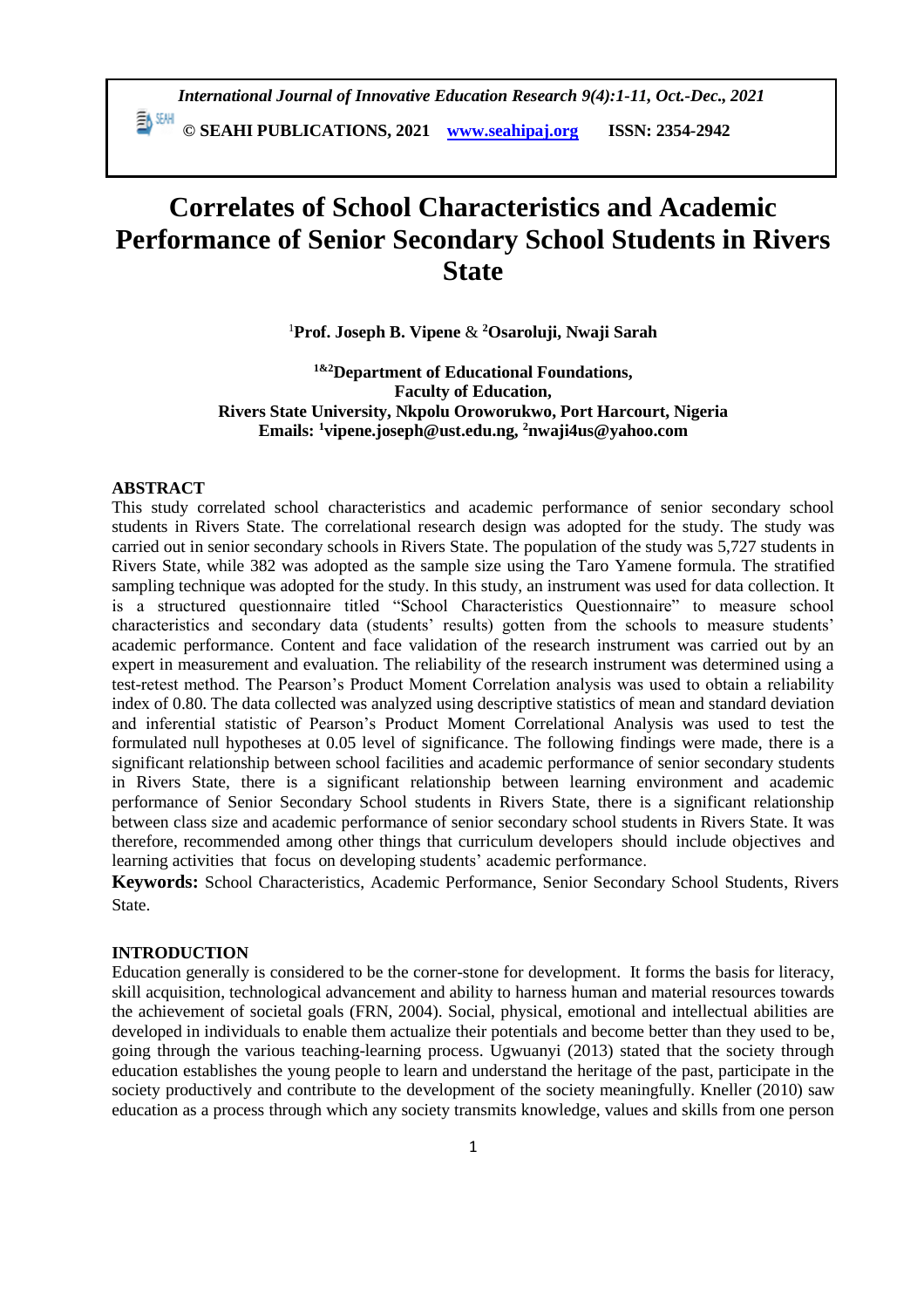to another through schools, colleges, universities and other institutions. The quality of education not only depends on the teachers as reflected in the performance of their duties, but also in the way the various activities within the school are carried out (Ajao, 2011).

School characteristics which include physical environment, principal leadership, classrooms, libraries, technical workshops, laboratories, teacher quality, teaching methods, and other variables that tend to investigate students' academic achievement (Ajayi, 2017; Oluchukwu, 2010). Hence, school characteristics remain an important area that should be studied, evaluated and well managed to enhance students' academic performance. It has also been observed that adequate attention is now being paid to school plant planning throughout the world's educational system including Nigeria. Educational facilities such as school plant have been repeatedly found to have positive relationship with standard and quality of educational system (Ojedde, 2010).

Nigeria as a nation strives to experience real growth and development in its educational system. This requires a clearly defined development strategy that allows intensive utilization of resources to ensure the actualization of stated goals and objectives. These resources are the various school physical facilities that are indispensable in the educational process. They include school location, teaching methods, class size, the building and physical equipment, recreation places for the achievement of educational objectives (Oluchukwu, 2010). It is believed that a well-planned school will gear up expected outcomes of education that will facilitate good social, political and economic emancipation, effective teaching and learning process and academic performance of the students.

A classroom environment that is safe and orderly with functional school facilities relates significantly with the students' academic performance in schools. The school characteristics physically relates with teachers, students and the teaching and learning process in a school. In line with the aforementioned, Lyons (2011) and Ostendorf (2011), opined that poor lighting, poor ventilation, noise, high level of carbon dioxide in classrooms and inconsistent temperatures of the class can make teaching and learning difficult and also lead to frustration among teachers and poor learning attitude among students. A classroom environment that is safe and orderly with functional school facilities relates significantly with student academic performance in school. Beyond the direct relationship that poor facilities have on students' ability to learn, poor facilities, which create an uncomfortable and uninviting workplace for teachers, with frustrating behaviour of students including poor concentration and hyperactivity, lethargy, or apathy, create stressful set of working conditions for teachers. Because stress and job dissatisfaction are common pre-cursors to lowered teacher enthusiasm, it is possible that the aforementioned evaluation of characteristics of school relates with the academic performance of students (Singh, 2016).

School systems have established learning modes that involve groups of students of about the same age interacting with a single individual (the teacher) leading activities in a confined space called the classroom. Since learning is complex, the number of students in a class (class size) will, to a large extent have a positive or negative impact on the academic performance of an individual student. Class size refers to the actual number of learners taught by a teacher at a particular time. The class size can vary, depending on teachers' roles and the amount of time teachers spend in the classroom during the school day.

Ajao (2011) opined that the extent to which students learning could be enhanced depends on their location within the school compound, the structure of their classroom, availability of instructional facilities and accessories. It is believed that a school with adequate learning environment contributes to stir up expected outcomes of learning that will facilitate good academic performance by encouraging effective teaching and learning. The location, structure, resources and social atmosphere of a school often relates with students' academic success. Students who live far from school may not be able to afford costs related to travel which reduces school enrollment rates and attainment (Shabaya & Konadu, 2014).

Decrease in student academic achievement and poor teacher satisfaction are associated with schools characteristics, lower enrollment and attainment. The increased enrollment in schools and interest of students to learn from the best kind of environment has generated much research interest for private individuals, missions, communities and governments to seek an environment that will be stimulating and will enhance academic achievement of students. Every child functions in an environment such as home, the school, the peer group, the classroom. The child's totality is not defined only by the place he lives but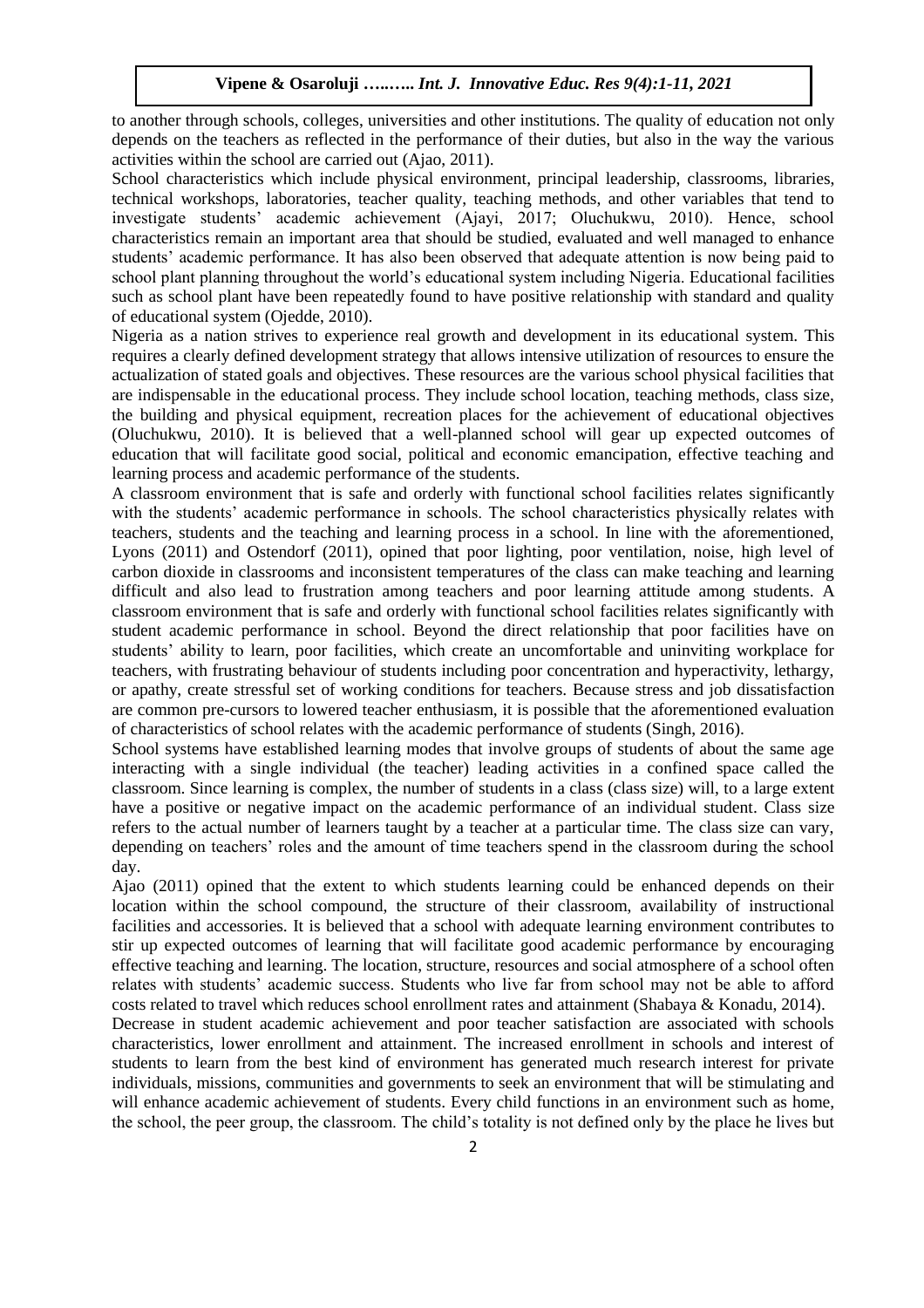also by the people he comes in contact with. Careful evaluation of learning environment plays an important role in determining how students respond to situations around them. This implies that no society is void of environmental influences unless it is properly evaluated. The learning environment determines, to a large extent, how students interact. That is, the school environment tends to mold the behaviour of students to meet the demands of life whether negatively or positively. Tsauga (2011) further opined that the desire for qualitative and quantitative education has increased the problem of providing an effective and conducive learning environment for teaching and learning.

Learning environment should have good infrastructure, adequate trained teachers, good leadership and adequate instructional materials. All these have positive effects on academic performance of students if properly evaluated. In the same vein, Abenga (2015) stated that an environment with improved condition leads to higher intelligent scores, while poor environmental conditions reduce them. In Rivers State, there is an increase in the number of students' enrollment in public schools with little or no regards to improving the learning environment so as to better their performance.

School location is the environmental condition around a school, which could be urban or rural. The issue of poor academic performance of students in Nigeria has been of much concern to the governments, parents, teachers and even students. The location of the school has been found to be crucial to students' performance. Many researchers (Crandell & Samldino, 2010; Davis, 2011; Johnson 2011) have studied this concept but none of their studies evaluated school characteristics as it relates to students' academic performance in Rivers State thus leaving a gap. It is on this note that the researcher seeks to correlate school characteristics and academic performance of senior secondary school students in Rivers State.

#### **1.2 Statement of the Problem**

Some schools have adequate school structure, good library with suitable textbooks, good administrative building, professionally qualified teachers, good laboratory equipment as well as good location. While in other schools little or none of these exist. In collaborating this, high level of students' academic performance have not been guaranteed as a result of poor instructional space such as classrooms, libraries, technical workshops and laboratories as what we have today in most schools are structurally defective and non-functional.

Furthermore, structural effectiveness, proper ventilation and well sited instructional space which lead to successful teaching and learning process of students in schools are not visible among most secondary schools in Rivers State. School environment plays an important role in academic performance of students. This is so because adequate, functional and sufficient school; facilities help students to learn better, do their home-work, get involved in several school activities, thus leading to good academic achievement. The problem of poor performance is more in ill-equipped schools than those properly equipped; hence it becomes necessary to correlate school characteristics and academic performance of senior secondary school students in Rivers State. It is this problem that this study seeks to investigate hence the need to correlate school characteristics and academic performance of Senior Secondary School students in Rivers State.

#### **Purpose of the Study**

The purpose of this study was to correlate school characteristics and academic performance of senior secondary school students in Rivers State. The specific objectives of this study are to:

- 1. Investigate the extent to which school facilities relate to academic performance of senior secondary school students in Rivers State.
- 2. Determine the extent to which learning environment relates to academic performance of senior secondary school students in Rivers State.
- 3. Ascertain the extent to which class size relates to academic performance of senior secondary school students in Rivers State.

#### **1.4 Research Questions**

The following research questions were formulated as a guide to this study:

- 1. To what extent does school facilities relate to academic performance of senior secondary school students in Rivers State?
- 2. To what extent does learning environment relates to academic performance of senior secondary school students in Rivers State?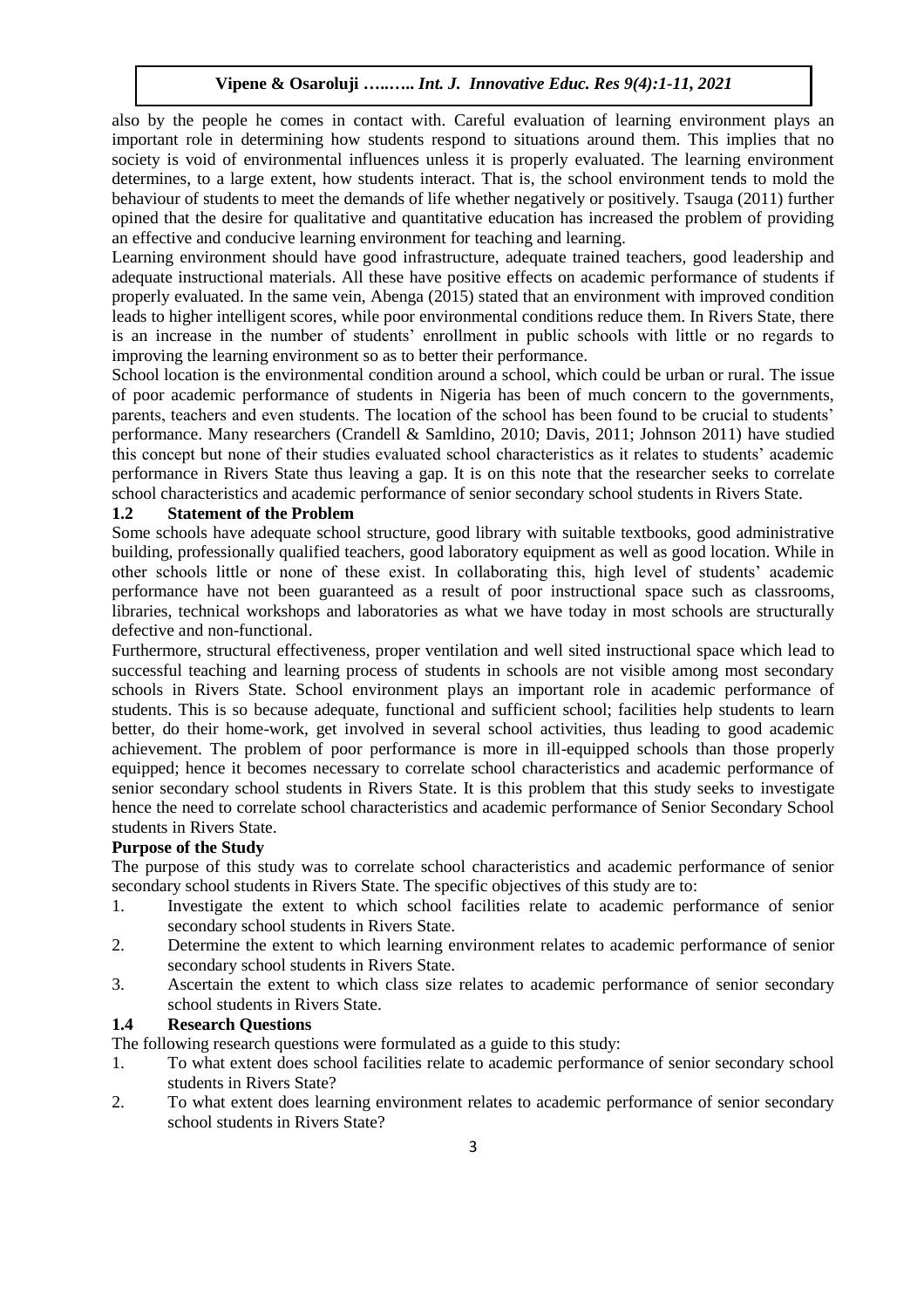3. To what extent does class size relates to academic performance of senior secondary school students in Rivers State?

## **1.5 Hypotheses**

The following formulated null hypotheses was tested at 0.05 level of significance.

- 1. There is no significant relationship between school facilities and academic performance of senior secondary school students in Rivers State.
- 2. There is no significant relationship between learning environment and academic performance of senior secondary school students in Rivers State.
- 3. There is no significant relationship between class size and academic performance of senior secondary school students in Rivers State.

# **METHODS**

The study was carried out in senior secondary schools in Rivers State. The population of the study was 5,727 students in Rivers State, while 382 was adopted as the sample size using the Taro-Yamene formula. The stratified sampling technique was adopted for the study. In this study, an instrument was used for data collection. It is a structured questionnaire titled "School Characteristics Questionnaire" to measure school characteristics and secondary data (students' results) gotten from the schools to measure students' academic performance. Content and face validation of the research instrument was carried out by an expert in measurement and evaluation. The reliability of the research instrument was determined using a test-retest method. The Pearson's Product Moment Correlation analysis was used to obtain a reliability index of 0.80. The data collected was analyzed using descriptive statistics of mean and standard deviation and inferential statistic of Pearson's Product Moment Correlational Analysis was used to test the formulated null hypotheses at 0.05 level of significance.

#### **RESULTS**

**Research Question 1:** *To what extent does school facilities relate to academic performance of senior secondary school students in Rivers State?*

**Table: 1. Descriptive statistics on the extent to which school facilities relate to academic performance of Senior Secondary School students in Rivers State.**  $\text{Decision } \bar{x} > 2.5 \text{ (High Extend)}$  (N=380)

|     | Decision $\triangle \angle 2.5$ (right extent)                                                 |                    |           | (11=J0U)       |
|-----|------------------------------------------------------------------------------------------------|--------------------|-----------|----------------|
| S/N | <b>Questionnaire Items</b>                                                                     | $\bar{\mathbf{x}}$ | <b>SD</b> | <b>Remarks</b> |
|     | School facilities relate to students' academic<br>performance.                                 | 3.03               | 1.03      | HE             |
| 2   | Limited access to reading materials near or<br>around the school affects students.             | 3.03               | 1.06      | HE             |
| 3   | Students are often affected by lack of where to<br>buy school (student) needs near the school. | 3.04               | 0.82      | HE             |
| 4   | Students prefer schools in their surroundings<br>with good facilities.                         | 2.89               | 1.12      | <b>HE</b>      |
| 5   | Improves study habit of students thus<br>enhancing their academic performance.                 | 3.02               | 0.81      | HE             |
| 6   | Motivates students to be creative thinkers as<br>such modifies their performance.              | 3.10               | 1.02      | <b>HE</b>      |
|     | <b>Grand Mean</b>                                                                              | 3.02               | 0.98      | HE             |

The mean score for items 1-6 of 3.03, 3.03, 3.04, 2.89, 3.02 and 3.10 respectively and a grand mean of 3.02 indicate that school facilities relate to students' academic performance to a high extent. Also the low values of standard deviation, is an indication that the responses are contiguous and the opinions are homogenous.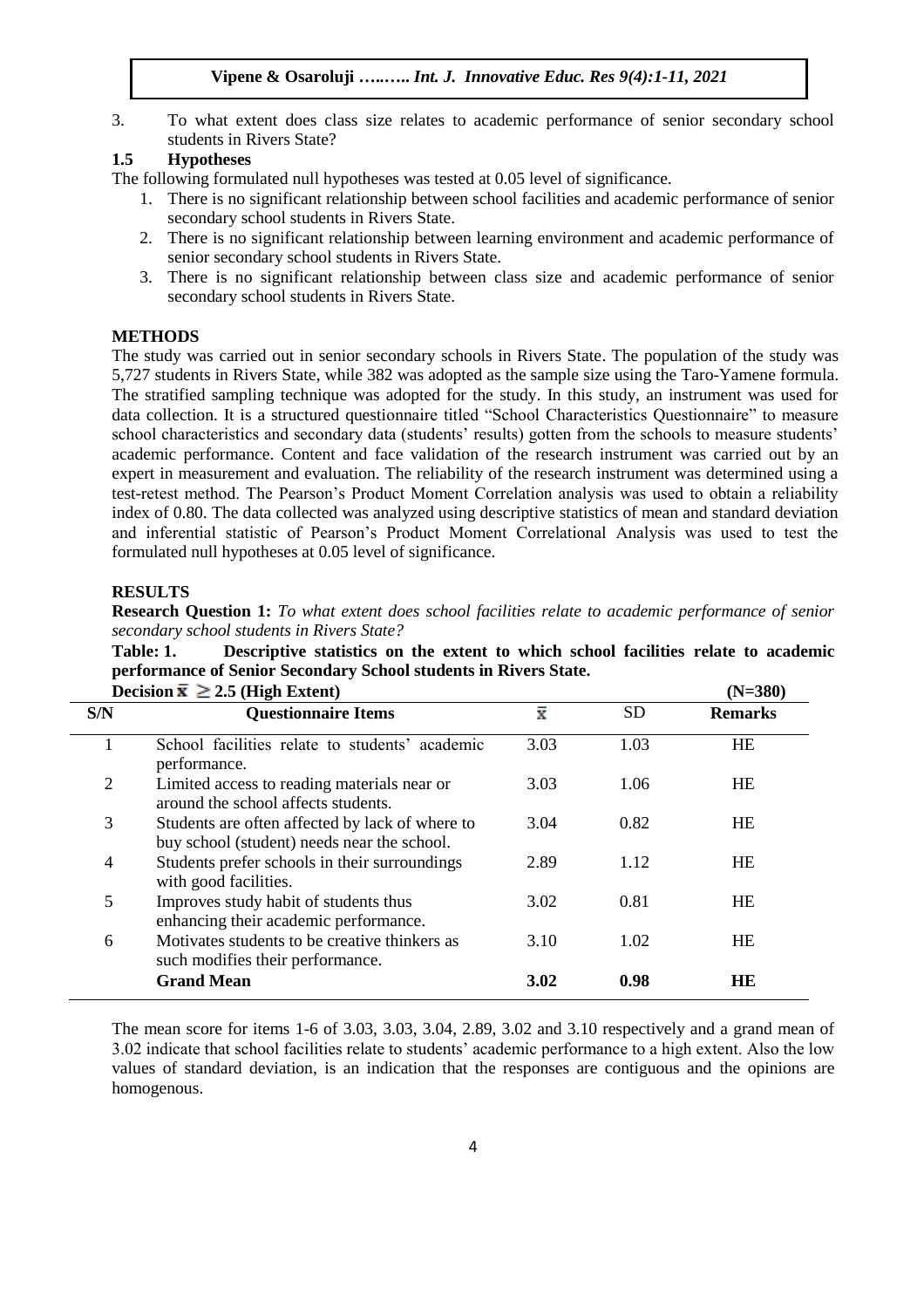**Vipene & Osaroluji …..…..** *Int. J. Innovative Educ. Res 9(4):1-11, 2021*

**Research Question 2:** *To what extent does learning environment relates to students' academic performance in Senior Secondary Schools in Rivers State?*

| Table: 2. Descriptive statistics on the extent to which learning environment relates to academic |  |
|--------------------------------------------------------------------------------------------------|--|
| performance of Senior Secondary School students in Rivers State.                                 |  |

|     | Decision $\bar{x} \ge 2.5$ (High Extent)                                                              |              | $(N=380)$ |                |  |  |
|-----|-------------------------------------------------------------------------------------------------------|--------------|-----------|----------------|--|--|
| S/N | <b>Questionnaire Items</b>                                                                            | $\mathbf{X}$ | <b>SD</b> | <b>Remarks</b> |  |  |
| 7   | students'<br>relates<br>Learning<br>environment<br>to<br>academic performance.                        | 2.62         | 1.11      | HE             |  |  |
| 8   | The extent school facilities affect academic<br>performance of students.                              | 2.67         | 1.14      | <b>HE</b>      |  |  |
| 9   | School health facilities (school nurse) influences<br>students' success in school.                    | 2.70         | 1.13      | <b>HE</b>      |  |  |
| 10  | Insufficient qualified teachers due to the isolated<br>nature of the school affect student academics. | 3.62         | 1.32      | <b>HE</b>      |  |  |
| 11  | It ensures effective evaluation and monitoring.                                                       | 3.04         | 0.82      | <b>HE</b>      |  |  |
| 12  | Improves effective use of school resources and<br>improve students' academic performance.             | 2.89         | 1.12      | <b>HE</b>      |  |  |
|     | <b>Grand Mean</b>                                                                                     | 2.92         | 1.11      | HE             |  |  |

The mean score for items 7-12 of 2.62, 2.67, 2.70, 3.62, 3.04 and 2.89 respectively and a grand mean of 2.92 indicate that learning environment relates to students' academic performance to a high extent. The homogeneity of the responses is suggested by the observed low values of the standard deviations. In other words, the respondents have a common opinion that learning environment relates to students' academic performance to a high extent.

**Research Question 3:** *To what extent does class size relate to academic performance of Senior Secondary School students in Rivers State?*

**Table: 3. Descriptive statistics on the extent to which class size relates to academic performance of Senior Secondary School students in Rivers State**

| Decision $\bar{x} \ge 2.5$ (High Extent) | $(N=380)$                                                                                                            |                    |           |                |
|------------------------------------------|----------------------------------------------------------------------------------------------------------------------|--------------------|-----------|----------------|
| S/N                                      | <b>Questionnaire Items</b>                                                                                           | $\bar{\mathbf{x}}$ | <b>SD</b> | <b>Remarks</b> |
| 13                                       | Class size relates to students'<br>academic performance.                                                             | 2.69               | 1.18      | HE             |
| 14                                       | Classroom spaces for teaching<br>students enhance their academic<br>performance.                                     | 2.68               | 1.16      | <b>HE</b>      |
| 15                                       | Insufficient hall for exams affects<br>student academics.                                                            | 2.62               | 1.12      | HE             |
| 16                                       | Students' academic performance is<br>often dictated by their class size.                                             | 2.58               | 1.16      | HE             |
| 17                                       | Creates a disincentive for teachers to<br>individual students<br>give<br>the<br>individual time and attention needed | 3.03               | 1.03      | HE             |
| 18                                       | Help teachers to provide sound<br>instruction in English                                                             | 3.03               | 1.06      | HE             |
| 19                                       | Smaller classes play a key role in<br>student success in early college work                                          | 2.70               | 1.13      | HE             |
|                                          | <b>Grand Mean</b>                                                                                                    | 2.76               | 1.12      | HE             |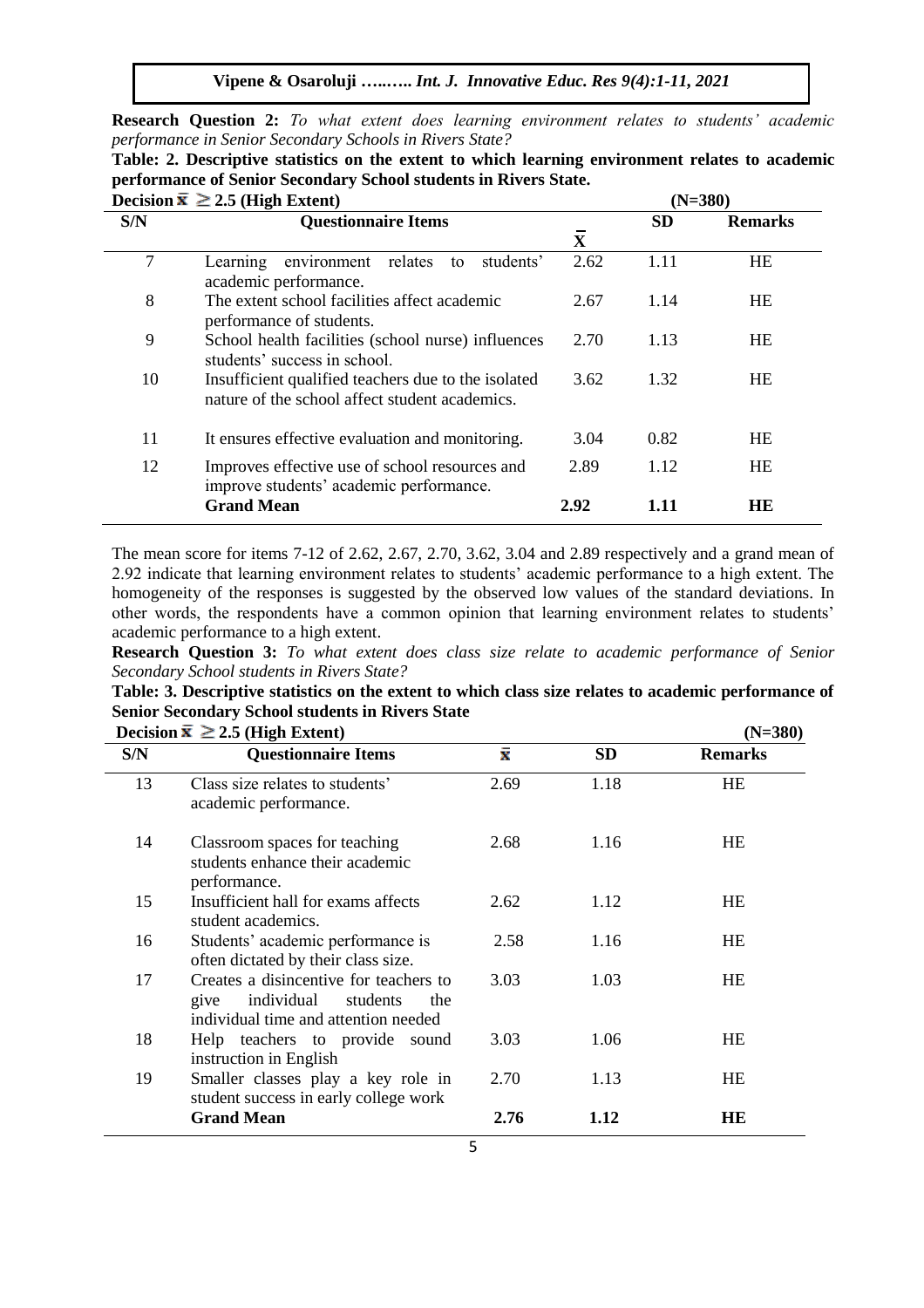The mean score for items 13-19 of 2.69, 2.68, 2.62, 2.58, 3.03, 3.03 and 2.70 respectively and a grand mean of 2.76 implies that class size relates to students' academic performance to a very high extent. Also each of the items analyzed has a low standard deviation which implies that the views of the respondents regarding each of the items are homogeneous. Moreover, the grand (overall) standard deviation of 1.12 also suggest that the respondents have a common opinion that class size relates to academic performance of Senior Secondary School Student in Rivers State.

## **Test of Hypotheses**

## **Hypothesis 1**

There is no significant relationship between school facilities and academic performance of Senior Secondary School students in Rivers State.

**Table 4: Relationship between school facilities and academic performance of Senior Secondary School students in Rivers State.**

| <b>Variables</b>               | N   | ΣХ<br>УY | $\Sigma X^2$<br>$\Sigma Y^2$ | $\boldsymbol{\Sigma}$ $\boldsymbol{X}\boldsymbol{Y}$ | df  | r-cal | (t-trans) t-crit |      | <b>Dec</b>   |
|--------------------------------|-----|----------|------------------------------|------------------------------------------------------|-----|-------|------------------|------|--------------|
| School<br>Facilities $(X)$     | 380 | 8934     | 218538                       | 256325                                               | 378 | 0.86  | 32.85            | 1.97 | Reject $H_0$ |
| Academic<br>Performance<br>(Y) | 380 | 10606    | 304112                       |                                                      |     |       |                  |      |              |

In Table 4 above, the t-transformed (calculated) value of 32.85 is greater than the t-critical value of 1.97 for 378 degree of freedom at 0.05 level of significance, the null hypothesis which states that there is no significant relationship between school facilities and academic performance of senior secondary school students in Rivers State is hereby rejected and the alternate is thus accepted. The implication is that there is a positive significant relationship between school facilities and academic performance of senior secondary school students in Rivers State to confirm the significance of the relationship a ttransformation of the computed r-value was done and the result is as presented above with t-cal= 32.85 and t-crit  $= 1.97$ .

#### **Hypothesis 2**

There is no significant relationship between learning environment and academic performance of Senior Secondary School students in Rivers State.

**Table 5: Relationship between learning environment and academic performance of Senior Secondary School students in Rivers State.**

| <b>Variables</b>               | N   | ΣХ<br>ΣΥ | $\Sigma X^2$<br>$\Sigma Y^2$ | $\boldsymbol{\Sigma}$ $\boldsymbol{X}\boldsymbol{Y}$ | Df  | r-cal | t-cal      | t-crit Decision |
|--------------------------------|-----|----------|------------------------------|------------------------------------------------------|-----|-------|------------|-----------------|
| Learning<br>Environment<br>(X) | 380 | 8277     | 187541                       | 236327                                               | 378 | 0.73  | 20.82 1.96 | Reject $Ho$     |
| Academic<br>Performance        | 380 | 10606    | 304112                       |                                                      |     |       |            |                 |

In Table 5 above, the analysis from the table above shows that the t-transformed (calculated) value of 20.82 is greater than the t-critical value of 1.97 at 0.05 level of significance and a degree of freedom of 378, the null hypothesis of no significant relationship is hereby rejected and the alternate which states that learning environment significantly relates to students' academic performance in Senior Secondary Schools in Rivers State is thereby accepted. The significance of the relationship is further confirmed by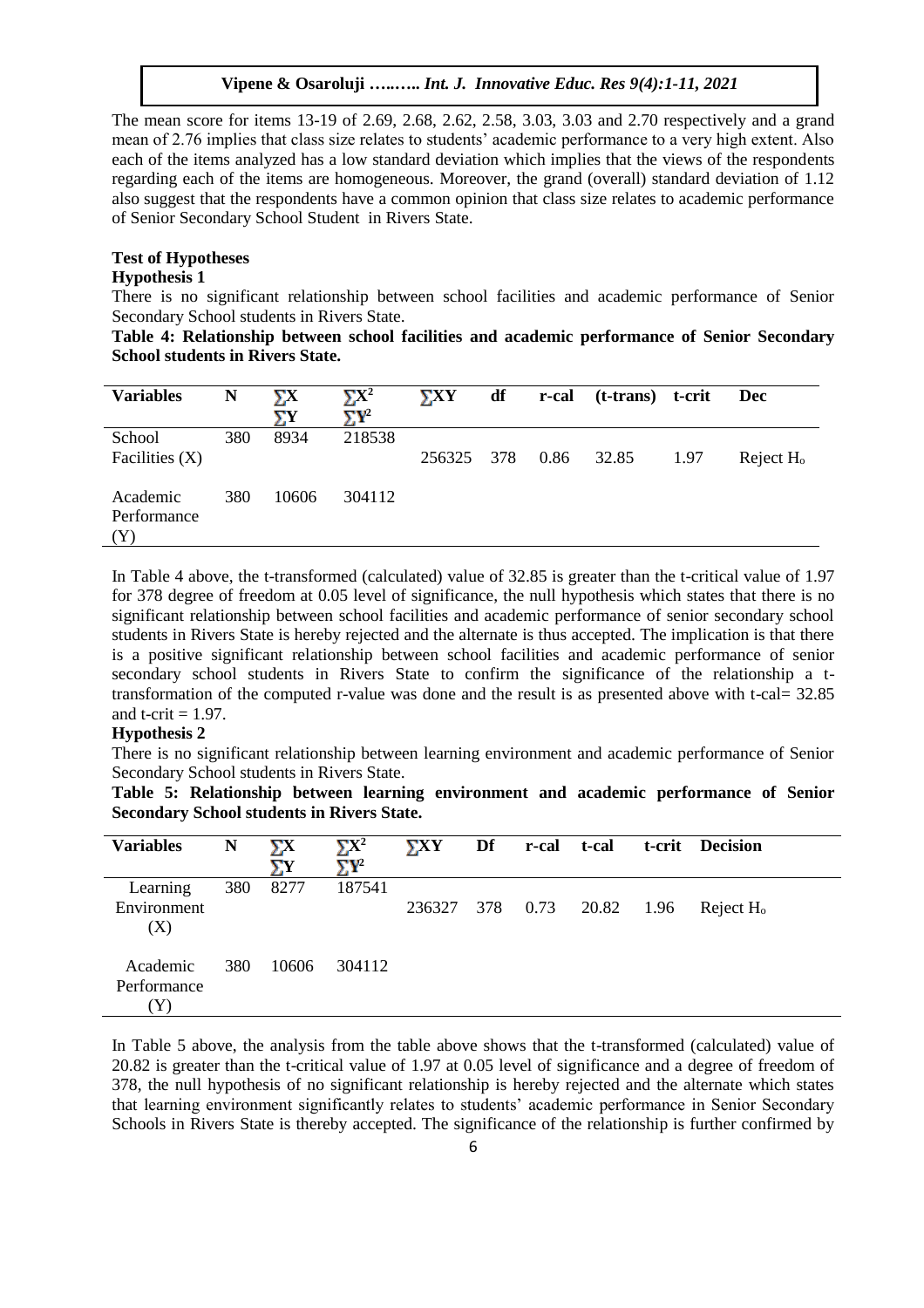the high value of computed t-transform of 20.82 compared to the table value of 1.96. The rejection of the null hypothesis for the alternate is therefore upheld. The implication is that there is significant relationship between learning environment and academic performance of student's in senior secondary schools in Rivers State. Both values of r-calculated and computed t-transform are too significant that it cannot be due to sampling error.

## **Hypothesis 3**

There is no significant relationship between class size and academic performance of Senior Secondary School students in Rivers State.

**Table 6: Relationship between class size and academic performance of Senior Secondary School students in Rivers State.**

| <b>Variables</b>               | N   | ΣХ<br>ΣΥ | $\Sigma X^2$<br>$\nabla$ Y <sup>2</sup> | $\boldsymbol{\Sigma}$ XY | Df  | r-cal t-cal  | t-crit | <b>Decision</b> |
|--------------------------------|-----|----------|-----------------------------------------|--------------------------|-----|--------------|--------|-----------------|
| Class Size $(X)$               | 380 | 8970     | 219470                                  | 256107                   | 378 | $0.76$ 22.80 | 1.97   |                 |
| Academic<br>Performance<br>(Y) | 380 | 10606    | 304112                                  |                          |     |              |        | Reject $Ho$     |

In Table 6 above, the analysis from the table above shows that the t-transformed (calculated) value of 22.80 is greater than the t-critical value of 1.97 for a degree of freedom of 378 at 0.05 level of significance, it is imperative therefore to reject the null hypothesis, and conclude that class size significantly relates to students' academic performance in senior secondary schools in Rivers State. This follows the fact that the calculated r value is two high that it cannot be attributed to sampling or experimental error. Furthermore, the significance in the computed correlation value (r-cal) was confirmed by transforming it to t as shown in above. The above position of rejecting the null hypothesis in favour of the alternative is accordingly upheld, with the same conclusion that class size significantly relates to student's academic performance.

## **DISCUSSION OF FINDINGS**

Based on the analysis of the data in research question one, the mean score for items 11-6 of 3.03, 3.03, 3.04, 2.89, 3.02 and 3.10 respectively and a grand mean of 3.02 indicate that school facilities relate to students' academic performance to a high extent. Also the low values of standard deviation, is an indication that the responses are contiguous and the opinions are homogenous. It was found that there is a significant relationship between school facilities and academic performance of senior secondary school students in Rivers State. The relationship between school facilities and academic performance of senior secondary school students has been the concern of many educationists. The quality of school building plays a vital role in student's academic achievement. Lewis (2010) tried to identify the independent effects of school building quality in a study of text scores and found out that good facilities had a major impact on learning. Edward (2012) observed that disciplinary incidents increased in schools with better buildings. This may be caused by the strict discipline standards in these schools among other factors. Earthman (2015) supported this when he pointed out that schools with lesser quality of building had fewer disciplinary incidents than schools that are rated higher on the structural components.

School buildings that can adequately provide a good learning environment are essential for student academic success. Old building does not have such features as control of thermal environment, adequate lighting, good roof and adequate space that are necessary for good learning (Edward, 2012). This may be because they are not functioning due to poor maintenance. Older building does not have the main attribute of modern buildings that are associated with a positive physical environment conducive to student learning (Earthman & Lemaster, 2016). Students' performance lags in a shabby or inadequate school building those with no science labs, inadequate ventilation and faulty heating systems (Stricherz, 2010). Clark (2012) quoting Sommer (2019) on his discussion on a school building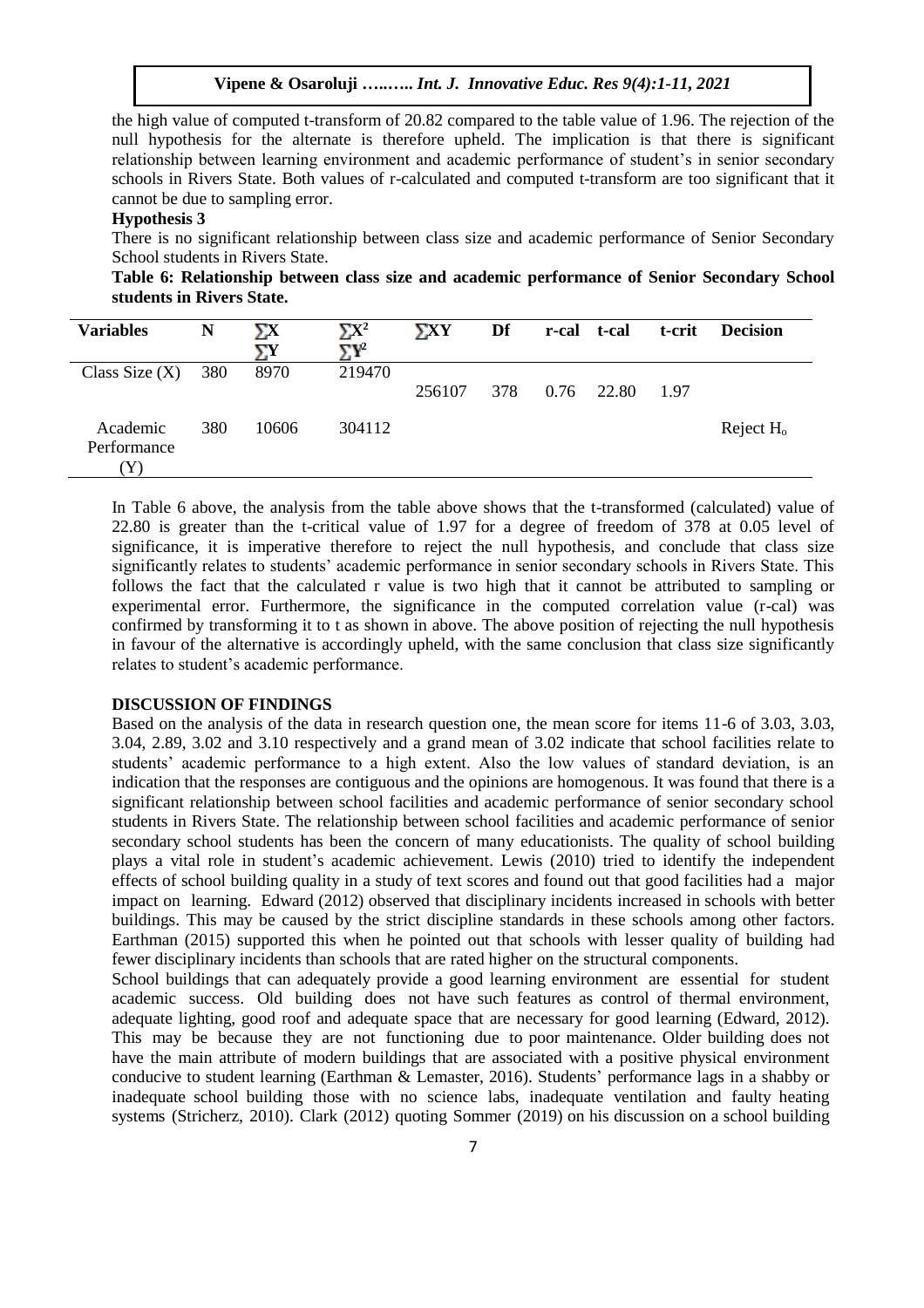designed for learning stated that if the recitation and reproduction of lessons are considered the chief aim of teaching, the traditional equipment of the classroom is perhaps sufficient but if teaching is guiding children to do their own thinking, purposing, planning, executing, and appraising, as recent educational philosophy maintains, then the classroom becomes a workshop, a library, a museum, in short, a learning laboratory. The structure of the building has also been viewed as an important factor in school characteristics which can influence the health, happiness and academic achievement of students.

Also, the library is at the heart of the education enterprise. Library as a platform for sharing knowledge is aimed at rejuvenating Nigerian schools through the provision of current books and journals (FRN, 2004). It is a store house of resources and as such provides many more opportunities to the learner to acquire the knowledge, which facilitates the achievement of greater academic performance. It contributes to the total development of the students and enlarges their knowledge. Edoka (2010) saw library as a resource centre where a collection of books, periodicals, book materials are housed for use by teachers and researchers for learning, study, research, recreational activities and personal interest. It has been observed that there is a strong relationship between school libraries and academic performance. Keith (2010) reported that schools with well-equipped libraries perform higher than schools where libraries are less developed. Libraries provide instructional materials to enrich the curriculum and give unlimited opportunities for students' learning (Aguolu, 2012). An effective school library gives foundation for self-education necessary for facing challenges of higher education.

The role of the library is also reflected in the National Policy on Education (FRN, 2004) which states that libraries constitute one of the most important educational services; proprietors of schools shall provide functional libraries in accordance with the established standard. They shall also provide for training of librarians and library assistants for this service. The quality of school library services makes difference in academic achievement (Library Research Service, 2000). It promotes the growth of knowledge. A well-equipped library is a store house of knowledge. If properly organized and utilized, it encourages students' interest in reading and learning, hence it is said that library is the centre for balanced diet for a learner. Libraries exist only because of books and people's desire to read them. It is in line with this that the National Centre for Education Statistics (2000) reported that the more students read, the higher they will score on almost any measure in any discipline. However, Mazi (2016) contended that the number of books in the library would mean nothing if the books are not used, out of date, unattractive or inappropriate. In the view of Library Research Service (2000), libraries do not make difference in learning if they are merely warehouses of outdated stuff, place to drop students when teachers have their planning periods or when staffed only by paraprofessional or clerical staff members.

It was also found in research question two that the mean score for items 7-12 of 2.62, 2.67, 2.70, 3.62, 3.04 and 2.89 respectively and a grand mean of 2.92 indicate that learning environment relates to students' academic performance to a high extent. The homogeneity of the responses is suggested by the observed low values of the standard deviations. In other words, the respondents have a common opinion that learning environment relates to students' academic performance to a high extent. In hypothesis two, it was found that there is a significant relationship between learning environment and academic performance of senior secondary school students in Rivers State. The learning environment refers to the space allocated for classrooms, science labs, open spaces and offices. Learning environment is also defined as the social context which can affect learning, achievement and attitudes of the students. Learning environment and features that are in it play a major roles in improving learning in schools and are identified as major determinants of student learning. Learning environment capable of stimulating students to engage in the learning process and be able to influence the behaviour of students as well as to assist in the development of their skills or cognitive perception.

Two major components of the learning environment are physical component and psychosocial component (Fraser, 2014; Kilgour, 2016). Physical component includes all physical aspects such as classrooms, teaching materials and learning facilities, both inside and outside the classroom, while psychosocial component is related to the interaction that occur between students and students, students with teachers and students with the environment. Both components complement each other in creating and shaping the learning environment and affect the learning processes that occur in it. Most of the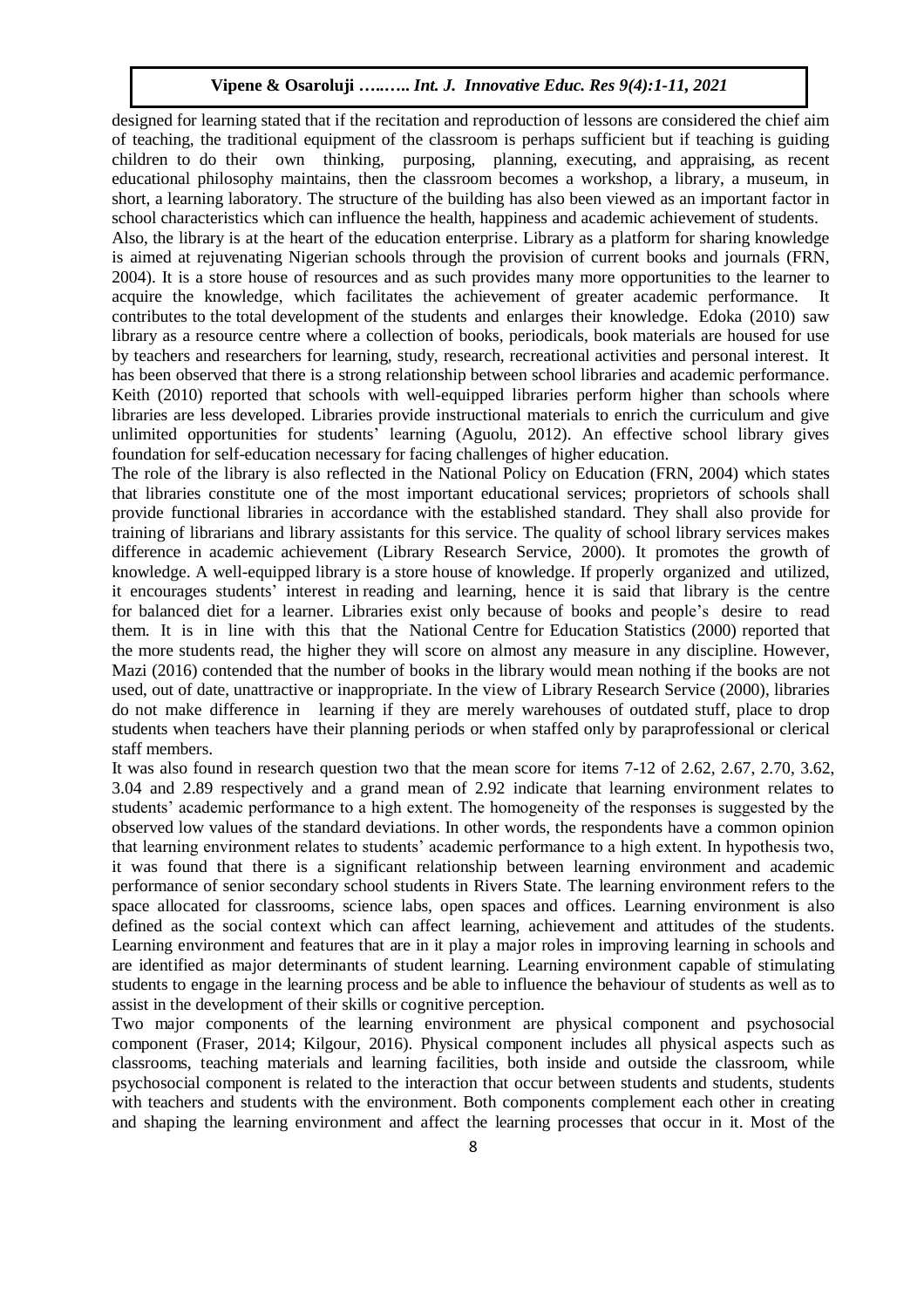student's time in a year is spent in the classroom learning environment. Therefore, the classroom physical learning environment can have a major influence to the student. Previous studies conducted found the physical aspects of the learning environment can affect psychological and social behaviour (Moos, 2019) and have a significant impact on learning (Chism, 2016).

Weinstein and Mignano (2013) stated that there are six basic functions of the physical environment; for security and protection, as the social context, as a symbolic identifier, as a tool to do the task, having the function of fun and function as a place for student growth. Loughlin and Suina (2012) also consider the physical learning environment as an important teaching tool for teachers. Teachers need to plan the layout and learning space in order to meet the learning goals and provide a comfortable learning environment for students. Accordingly, there is much bad behaviour resulting from weaknesses in existing learning environment.

Meanwhile, Tessmer and Harris (2012) stated that there are three kinds of physical factors of learning environment to develop effective teaching. First, learning facilities including state of the furniture and learning location. The location may be a classroom, a computer lab, a science lab, an office or any place where learning occurs. Important aspects of facilities are in the learning space, a seating area, temperature, sound, lighting and accessibility. Second are the instructional materials related to objects used in the environment by teachers and students. Teaching materials are as attachments, video tapes, computer compact discs and books. Third, the equipment and materials for teaching and learning that are frequently used. An attractive learning environment, the way furniture is arranged, the lighting used, the ability of wall to absorb sound and floor properties have been identified to affect student achievement (Tanner, 2000). In addition, the physical environment can also affect learning, ideas, values, attitudes and culture and if properly planned, positive learning environment will affect the learning process (Sanoff, 2010). According Matai and Matai (2017), the design of the physical environment has a significant effect on the behaviour and in turn, can form a particular social organization.

Finally, it was found in research question three that the mean score for items 13-19 of 2.69, 2.68, 2.62, 2.58, 3.03, 3.03 and 2.70 respectively and a grand mean of 2.76 implies that class size relates to students' academic performance to a very high extent. Also each of the items analyzed has a low standard deviation which implies that the views of the respondents regarding each of the items are homogeneous. Moreover, the grand (overall) standard deviation of 1.18 also suggest that the respondents have a common opinion that class size relates to academic performance of Senior Secondary School Student in Rivers State.

In hypothesis three, it was found that there is a significant relationship between class size and academic performance of senior secondary school students in Rivers State. Darling-Hammond (2016) reviewed a large number of studies and found that smaller schools seem to produce favourable student outcomes, such as higher achievement and lower drop-out rates. However, there are alternative interpretations of this relation since the influence of school size on student outcomes and grades may be confounded by other factors such as school organization, and academic and social factors (Lee & Smith, 2017). They opined further that schools 'small by design or 'small by default' may have different implications due to demographic features. Similarly, in some areas such as rural areas, a certain school size may be predominant. Independent schools also tend to be smaller schools. Recent research would appear to suggest that it is not school size per se that improves student outcomes, but rather that school size influences student outcomes indirectly through other factors such as personalization, a shared school mission, a strong academic curriculum, authentic instruction and the development of a professional community (Darling-Hammond, 2016; Ready & Lee, 2016)**.**

In Sweden, Wikström (2015) found that, given the same achievement levels on the SweSAT test, there was a school size effect on grades, such that teachers in small schools (<300 students) award higher grades in comparison to second smallest (300-499 students) and the largest (>1000 students) schools, the second largest schools (500-1000) was used as the reference category. Wikström suggested that this result can be related to variation between schools in grade assignment practices, in combination with pressure for high grading, since grades function as an instrument for selection to the next level in the educational system. The pressure for higher grading on small schools may be due to the current voucher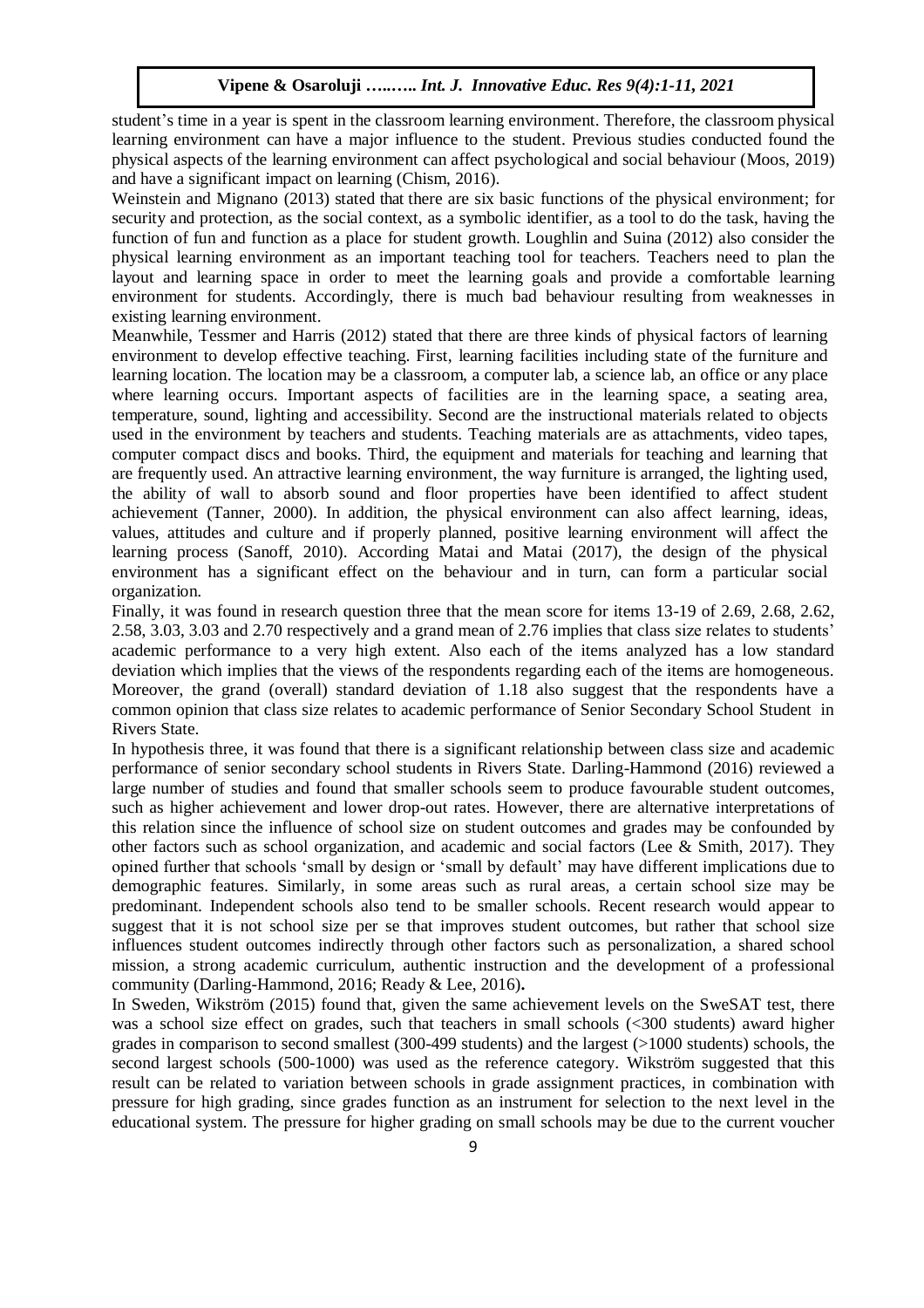system in Sweden, which makes smaller schools more vulnerable to the loss of students.

## **CONCLUSION**

School characteristics which include physical environment, principal leadership, classrooms, libraries, technical workshops, laboratories, teacher quality, teaching methods, and others are variables that tend to investigate students' academic achievement. Hence, school characteristics remain an important area that should be studied, evaluated and well managed to enhance students' academic performance. It has also been found that adequate attention is to enhance the effectiveness of school location, learning environment and class size as they decide the magnitude of academic performance among students. From the findings of the study, it was concluded that school facilities, learning environment and class size significantly relate with academic performance of senior secondary school students in Rivers State.

#### **Educational Implications**

School systems have established learning modes that involve group of students of about the same age interacting with a single individual (the teacher) leading activities in a confined space called the classroom. The extent to which students learning could be enhanced depends on their location within the school compound, the structure of their classroom, availability of instructional facilities and accessories. It is believed that a school with adequate learning environment contributes to stir up expected outcomes of learning that will facilitate good academic performance by encouraging effective teaching and learning. Careful evaluation of learning environment plays an important role in determining how students respond to situations around them. This implies that no society is void of environmental influences unless it is properly evaluated. That is, the school environment tends to mold the behaviour of students to meet the demands of life whether negatively or positively

## **RECOMMENDATIONS**

Based on the findings of the study, the following recommendations are made;

- 1) Schools facilities should be improved in other to achieve the objectives of teaching and learning activities that focus on developing students' academic performance.
- 2) School teachers should emphasize the various aspects of the learning environment that will improve the importance of teaching and learning in the schools by students.
- 3) Teachers should give equal opportunities for the students to develop their understanding of the importance of class size in other to enhance their academic performance

#### **REFERENCES**

- Abenga, F.M. (2015). *Principles and practice of administration in Nigeria*. Makurdi: Onaivi Printing & Publishers Company.
- Ajao, A. (2011). Teachers' effectiveness on students' academic performance*. Journal of Education and Practice,* 5(22), 45-55.
- Ajayi, I.A.H.T (2017). Learning environment and secondary school effectiveness in Nigeria. *Journal of Student Home Communication Science,* 4(3), 137-142.
- Crandell, I., & Samldino, A. (2010). *School climate for quality education.* New York: Harper and Row.
- Davis, L. (2011). *Education at a glance from cradle too tomb*. Calabar: Rapid Educational Publishers Limited.
- Federal Republic of Nigeria (2004). National policy on education Lagos: NERDC
- Johnson, O. E. (2011). *Educational characteristics.* New York: Plills Press.
- Kneller, A. (2010). Towards improvement of schools: *Journal of Studies in Education.* 4(2), 45-55.
- Lyons. E.R. (2011). Instruction: A place for principals. *National Association Secondary School Principal Bulletin* 5(4), 61-63.
- Ojedde, P. (2010). High definition planning for effective schools. *Journal of Educational Planning,*  14(1), 65-76.
- Oluchukwu, F.I. (2010). The role of the ministry of education inn selecting a school site for development. *The Beagle, Journal of Primary Education*, 2(2), 9-16.
- Ostendorf, G. (2011). The influence of school and individual level factors on academic achievement.